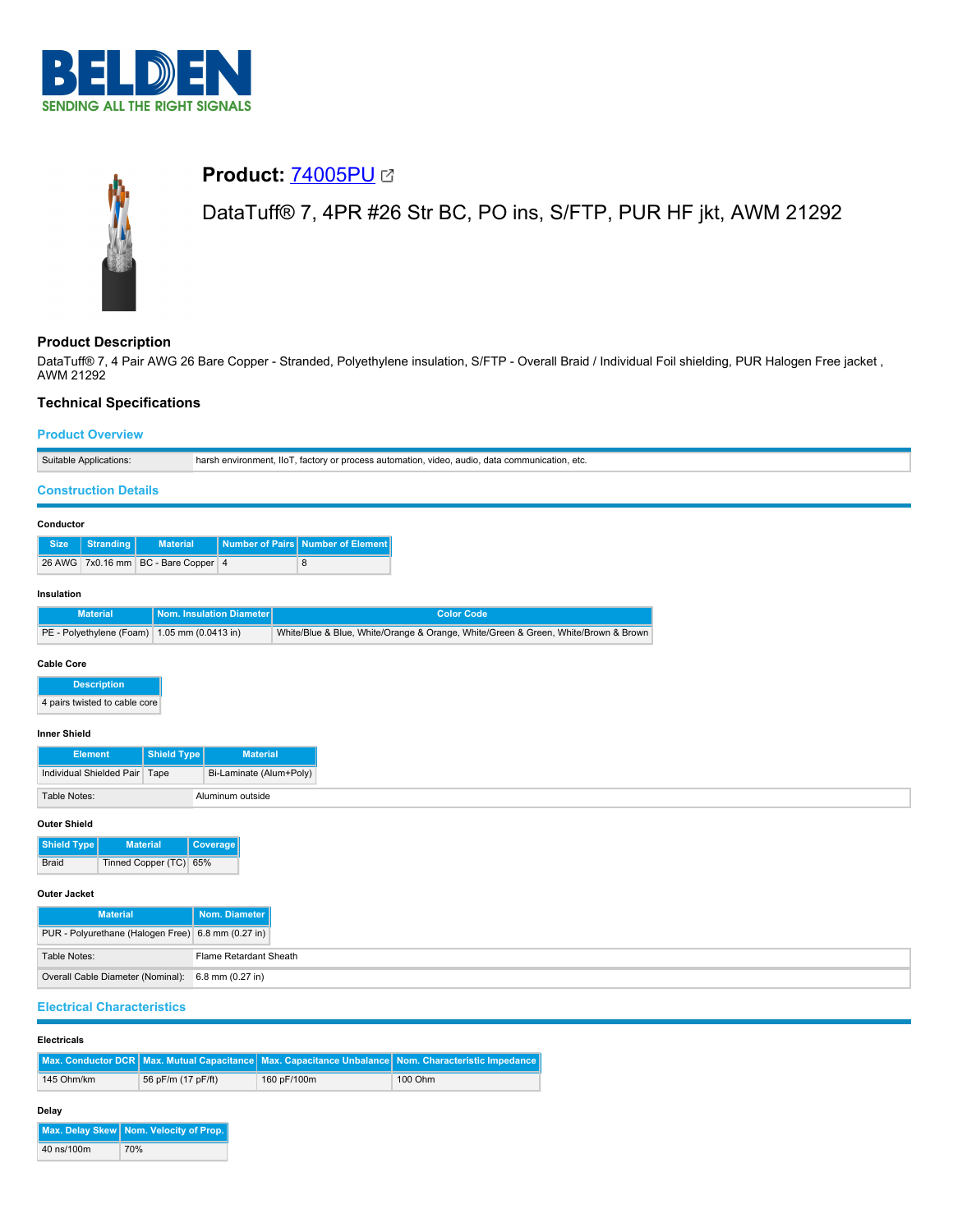#### **High Frequency**

|       | Frequency [MHz] Max. Insertion Loss (Attenuation) [dB/100m] Min. NEXT [dB] Min. PSNEXT [dB] Min. ACRF (ELFEXT) [dB] Min. PSACRF (PSELFEXT) [dB] Min. RL (Return Loss) [dB] |      |      |    |    |      |
|-------|----------------------------------------------------------------------------------------------------------------------------------------------------------------------------|------|------|----|----|------|
|       | 2.7                                                                                                                                                                        | 80   | 77   |    |    |      |
|       | 5.5                                                                                                                                                                        | 80   | 77   | 58 | 55 | 23   |
| 10    | 8.5                                                                                                                                                                        | 80   | 77   | 50 | 47 | 25   |
| 16    | 10.8                                                                                                                                                                       | 80   | 77   | 46 | 43 | 25   |
| 20    | 12.1                                                                                                                                                                       | 80   | 77   | 44 | 41 | 25   |
| 31.25 | 15.2                                                                                                                                                                       | 80   | 77   | 40 | 37 | 23.6 |
| 62.5  | 21.8                                                                                                                                                                       | 75.1 | 72.1 | 34 | 31 | 21.5 |
| 100   | 27.8                                                                                                                                                                       | 72.4 | 69.4 | 30 | 27 | 20.1 |
| 200   | 40.1                                                                                                                                                                       | 67.9 | 64.9 | 24 | 21 | 18   |
| 300   | 50                                                                                                                                                                         | 65.3 | 62.3 | 20 | 17 | 17.3 |
| 600   | 73.3                                                                                                                                                                       | 60.8 | 57.8 | 14 | 11 | 17.3 |

#### **Transfer Impedance**

|          | <b>Frequency Max. Transfer Impedance</b> |  |  |
|----------|------------------------------------------|--|--|
| $10$ Mhz | Max. 5 mOhm/m                            |  |  |

## **Voltage**

| <b>UL Voltage Rating  </b> | Voltage Rating        |  |  |
|----------------------------|-----------------------|--|--|
| 30 V RMS                   | 450 V DC and 300 V AC |  |  |

#### **Mechanical Characteristics**

#### **Temperature**

| <b>Operating</b> | <b>Installation</b>                          | <b>Storage</b> |  |
|------------------|----------------------------------------------|----------------|--|
|                  | -40°C to +80°C -15°C To +60°C -40°C to +80°C |                |  |

#### **Bend Radius**

|                    | Stationary Min.   Installation Min. |
|--------------------|-------------------------------------|
| 30 mm (1.2 in)     | 65 mm                               |
| Max. Pull Tension: |                                     |

## **Standards and Compliance**

| <b>Environmental Suitability:</b> | Indoor, Indoor, Sunlight Resistance, Oil Resistance                                                                                                                                               |
|-----------------------------------|---------------------------------------------------------------------------------------------------------------------------------------------------------------------------------------------------|
| Flammability / Reaction to Fire:  | FT2, IEC 60332-1-2                                                                                                                                                                                |
| AWM Compliance:                   | AWM 21292                                                                                                                                                                                         |
| Data Category:                    | Category 7                                                                                                                                                                                        |
| TIA/EIA Compliance:               | <b>ANSI/TIA 568.2-D</b>                                                                                                                                                                           |
| ISO/IEC Compliance:               | ISO/IEC 11801-1                                                                                                                                                                                   |
| <b>CENELEC Compliance:</b>        | EN 50173-1                                                                                                                                                                                        |
|                                   | European Halogen Free Standards: IEC 60754-1 - Halogen Amount = Zero, IEC 60754-2 - Halogen Acid Gas Amount - Max. Conductivity = 10 µS/mm, IEC 60754-2 - Halogen Acid Gas Amount - Min. pH = 4.3 |
| European Directive Compliance:    | EU CE Mark                                                                                                                                                                                        |
|                                   |                                                                                                                                                                                                   |

# **History**

| Update and Revision: | Revision Number: 0.252 Revision Date: 05-19-2022 |
|----------------------|--------------------------------------------------|

#### **Part Numbers**

#### **Variants**

| Item#          | Color        | <b>Putup Type   Length</b> |                  | <b>EAN</b>    |
|----------------|--------------|----------------------------|------------------|---------------|
| 74005PU.02B100 | <b>Black</b> | Flat Box                   | 100 <sub>m</sub> | 8719605013361 |
| 74005PU.02305  | <b>Black</b> | Reel                       | 305 <sub>m</sub> | 8719605013347 |
| 74005PU.02500  | <b>Black</b> | Reel                       | $500 \text{ m}$  | 8719605013354 |
| 74005PU.01500  | Blue, Water  | Reel                       | $500 \text{ m}$  | 8719605013330 |

© 2022 Belden, Inc

All Rights Reserved.

Although Belden makes every reasonable effort to ensure their accuracy at the time of this publication, information and specifications described here in are subject to error or omission and to change without<br>notice, and th

Belden provides the information and specifications herein on an "ASIS" basis, with no representations or warranties, whether express, statutory or implied. In no event will Belden be liable for any damages<br>(including conse